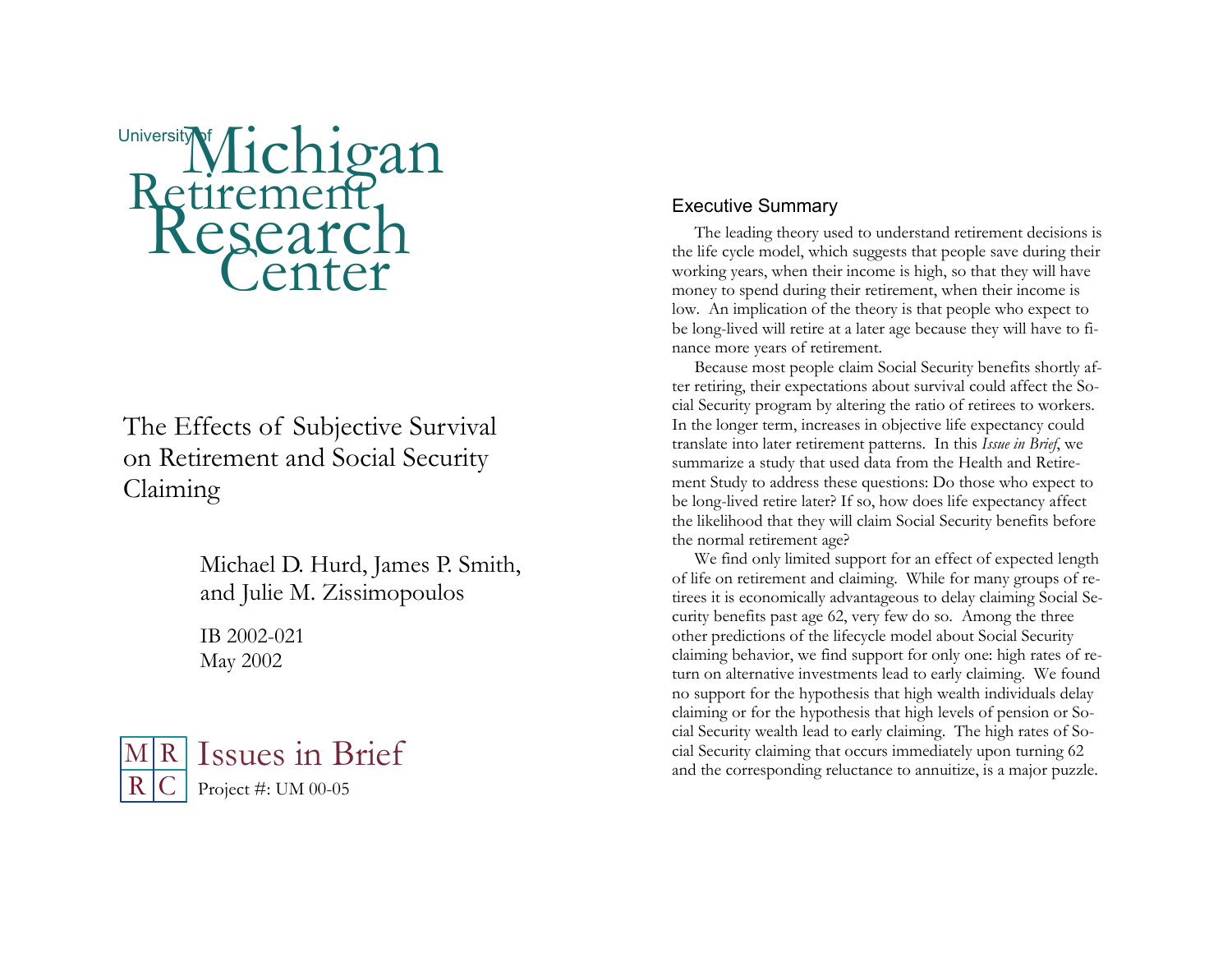#### Theoretical background

 A qualified worker who has retired before or at 62 has the choice of claiming Social Security benefits at 62 or of delaying claiming. The delay will result in higher Social Security benefits once they are claimed, but the cost is the benefits lost (not claimed) from 62 until the eventual claiming age. According to the life-cycle model, the choice of whether to claim immediately or to delay will depend on subjective life expectancy. Because the total lifetime payout of Social Security benefits is the annual amount multiplied by the number of years paid, someone who expects to be long-lived may find it financially advantageous to delay claiming: the higher benefit will more than compensate for the benefits forgone in the initial years of delayed claiming.

 Correspondingly a short-lived person may find it advantageous to claim early because of the shortened payout period. The decision can also be viewed in the context of decision-making under uncertainty. Those who subjectively believe they will be long-lived have an increased risk of living to advanced old age. They will want to protect against having a low level of economic resources by taking action to increase their Social Security benefits. That action is to delay claiming: they give up benefits for several years to obtain a higher future Social Security benefit, implicitly purchasing more Social Security annuities. Those who subjectively expect to be short-lived believe they will not live long enough to spend their wealth, so there is no reason to want larger Social Security benefits.

 The life-cycle model predicts that those with greater wealth will tend to delay claiming. The more well-to-do are better able to finance spending during the years of delay whereas the less well-to-do may have to reduce consumption while they wait for Social Security benefits to begin. The life-cycle model predicts

that the claiming decision will depend on the rate of return on investments such as bonds and stocks. Someone who delays will have to finance spending out of savings, and if the rate of return on those savings is high it would be disadvantageous to take money out of those investments. Thus, high rates of return should be associated with early claiming.

#### Data

 The Health and Retirement Study (HRS) is a biennial panel survey that began in 1992 with a nationally representative sample of 12,652 individuals born between 1931-41 and their spouses. In addition to questions about their work lives, health and economic status, respondents were asked how likely it was that he or she would live to age 85. Responses to the question on subject survival predict actual mortality in the HRS panel. We use data from four waves of the survey and match these data with restricted data on quarters of Social Security covered earnings to determine whether a HRS respondent is eligible to receive Social Security benefits.

### Methods

 We divided the sample into two parts: those who retire before reaching age 62 and those who retire or continue to work after 62. We first relate the propensity to retire before 62 to the expected likelihood of surviving to age 85 (a measure of expected length of life available in the HRS). We then examine the effect of subjective survival on claiming Social Security benefits at age 62 among those who are retired before 62. Because these issues are complicated by the well-established relationship between economic status and life expectancy (poor people die at younger ages and vice versa), our models account for wealth, income, wages,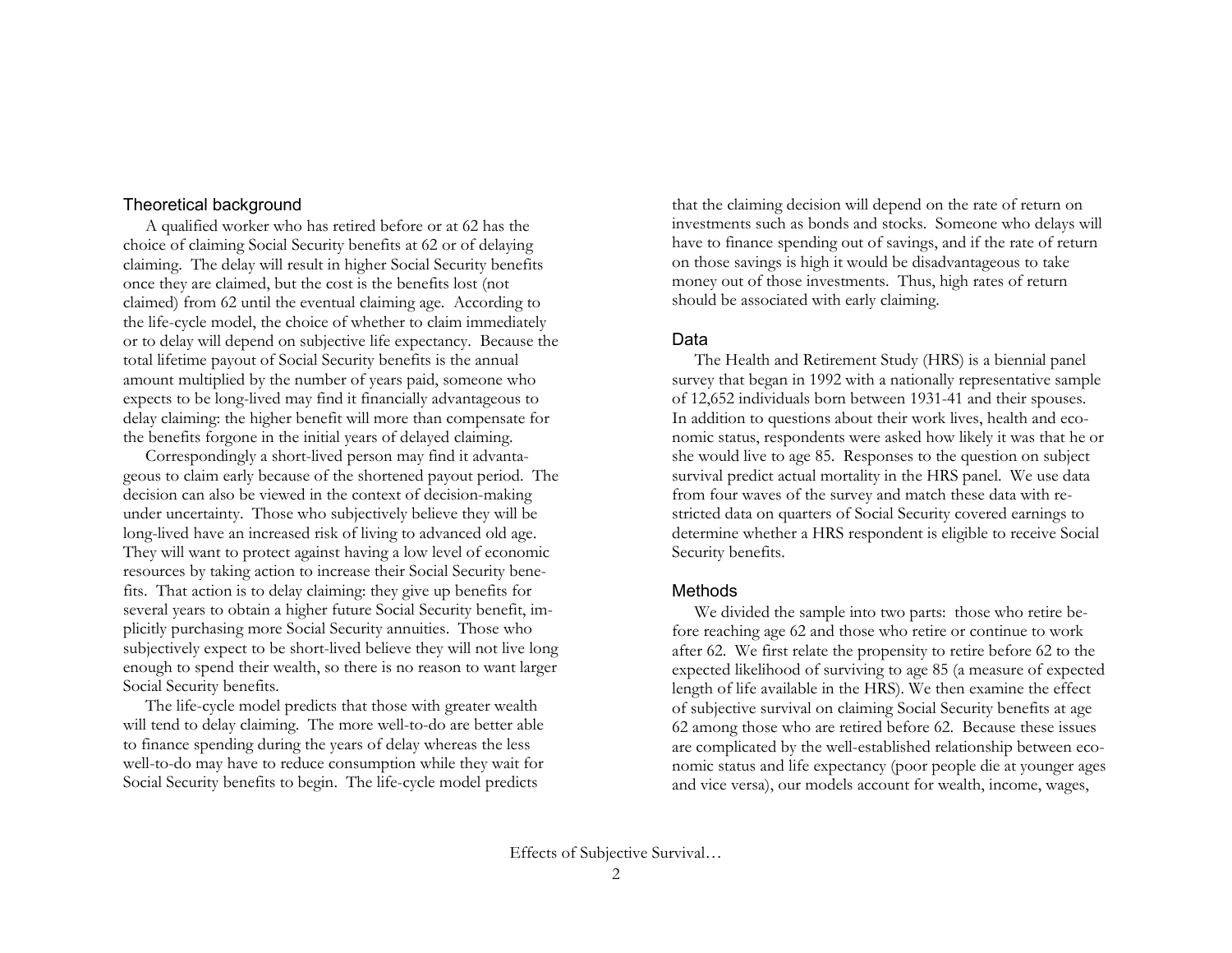and other indicators of socioeconomic status. We also examine the influence of other pension resources as influences on the retirement decision and compare defined benefit plans (similar to Social Security) and defined contribution plans (such as 401k plans). In a similar way we explore the influence of subjective survival on retirement and on Social Security claiming after age 62.

## Summary of Major Findings

- We find that for many groups of retirees it is economically advantageous to delay claiming Social Security benefits past age 62. However, very few do so. For example, 72 percent of workers who retire before age 62 claim within two month of reaching age 62. Among workers who retire by age 63, 81 percent claim benefits by age 63.
- • Among workers who retire before age 62, there was no systematic pattern of retirement by the likelihood of living to age 85. Among those still working at age 62, those who stated there was no chance they would live to age 85 were 28 percent more likely to retire than those who stated there was a 50 percent chance they would live to age 85.
- • Pension eligibility and health status have large effects on retirement. Workers under age 62 who become eligible for Defined Benefit pension benefits between survey waves are 120 percent more likely to retire than workers who do not have such plans. Among workers under age 62, having a work limiting health condition increases the

probability of retirement by 141 percent.

- • Among workers who retire before age 62, very few observable characteristics differentiate early and late claimers and there is no systematic pattern of claiming as a function of the probability of living to age 85. Stockowners have a greater probability of claiming early benefits, which is consistent with the view that their alternative investment return is higher than those who do not own stock.
- • Among individuals in the labor force at age 62, workers who state there is no chance they will be alive at age 85 are more likely to retire and claim Social Security benefits by age 63.
- • We find that in a population of 52 year-old workers, 52 percent of those with no chance of living to age 85 will receive Social Security benefits within two months of turning age 62, and 46 percent of those with a 50 or a 100 percent chance of living to age 85 will be in receipt of Social Security benefits within a few months of turning 62.

## **Conclusions**

 Overall, we find some limited support for an effect of expected length of life on retirement and claiming: those who expect to be short-lived (have low subjective survival), and are still working at age 62, are both more likely to retire and to claim benefits immediately than those who expect a longer life. Among the three other predictions of the lifecycle model about Social Security claiming behavior, we found support for only one. We